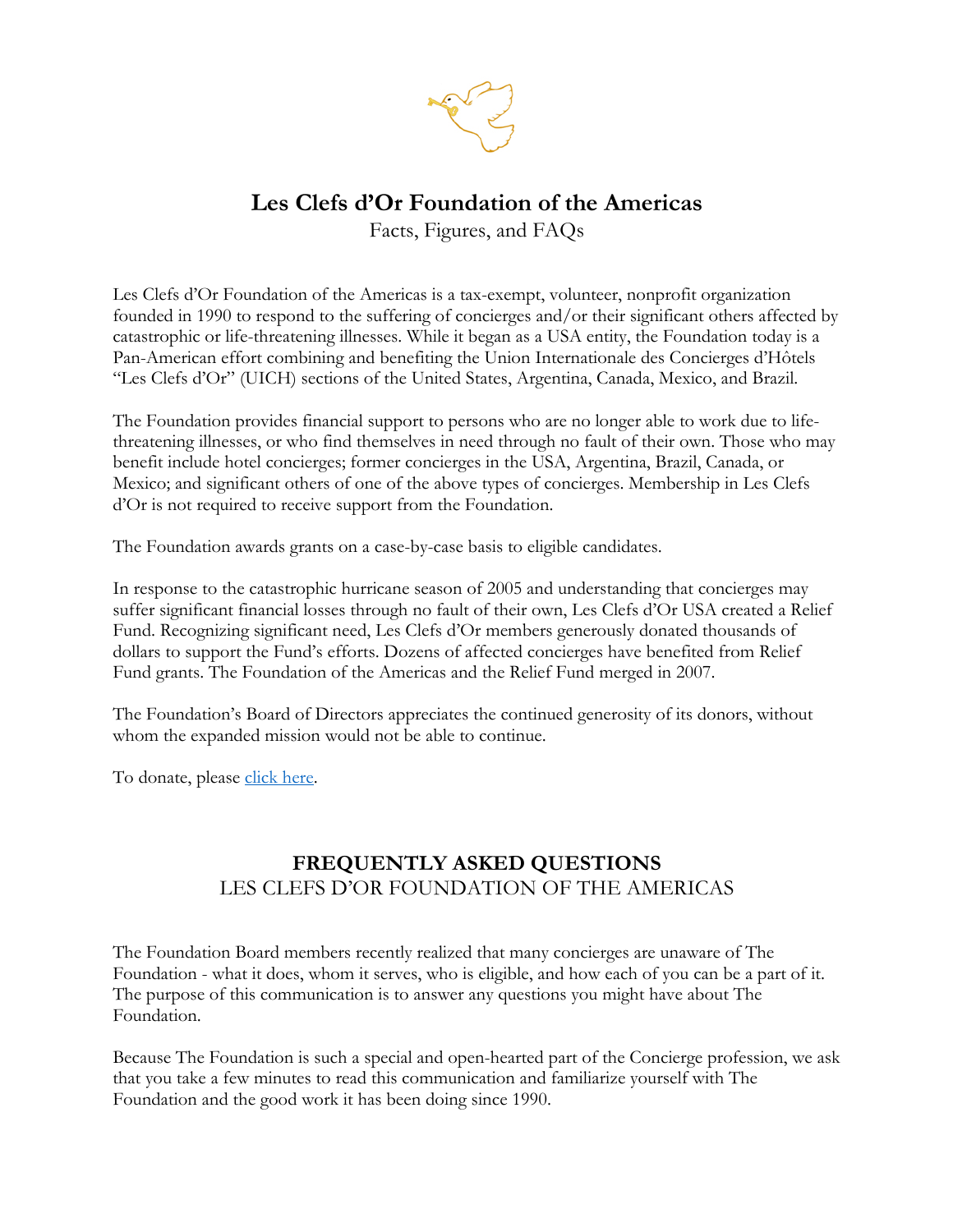Below are answers to your most frequently asked questions?

### **Q - Is the Foundation a part of Les Clefs d'Or?**

The Foundation is its own entity with its own board of directors, and is not technically a part of the les Clefs d'Or. However, it is affiliated with Les Clefs d'Or through it's shared name and core purpose of serving the community of concierges.

### **Q - What is the actual purpose of the Foundation?**

The purpose of The Foundation is to provide financial assistance to concierges and their significant others who are too ill to work and are in need of financial support. The Foundation is truly the embodiment of "service through friendship." Our only purpose and agenda is to help concierges who are in dire need of help.

### **Q - How did it start?**

The Foundation was created in 1990 in response to the illness and loss of several of our members from Aids. At the time, our community was devastated by the Aids epidemic and we wanted to do something to help our colleagues, even if it was only a symbolic gesture. In short, we wanted to let people know that we cared about their suffering.

We were surprised and shocked to learn about all the legal and political ramifications of setting up a foundation to manage and give away money that had been raised to help our colleagues. We quickly learned that if we were ever going to have a successful foundation, we would need help. Luckily, we were introduced to The Marin Community Foundation. They agreed to take our very tiny fund and manage it for us. Because the Marin Community Foundation has been involved, we have been able to earn money on our money, maintain our 501c3 status, which makes us a legal non-profit organization, and have people whose primary strength is charitable work oversee our money and our mission. They make The Foundation possible. Specifically, they cut our operating costs, take care of the payment of taxes, manage our money and secure a favorable interest rate. They keep us within the appropriate boundaries of charitable giving, and allow us to maintain the non-profit status required to receive donations and help our colleagues.

### **Q - What is the Marin Community Foundation?**

The Marin Community Foundation, located just over The Golden Gate Bridge from San Francisco, in Marin County, CA, was established in 1986 as a result of a very large grant from a woman named Beryl Buck. Ms. Buck bequeathed all of her money to be used for charitable works within Marin County. Now, The Marin Community Foundation oversees a very broad range of programs. For more information please visit www.marincf.org.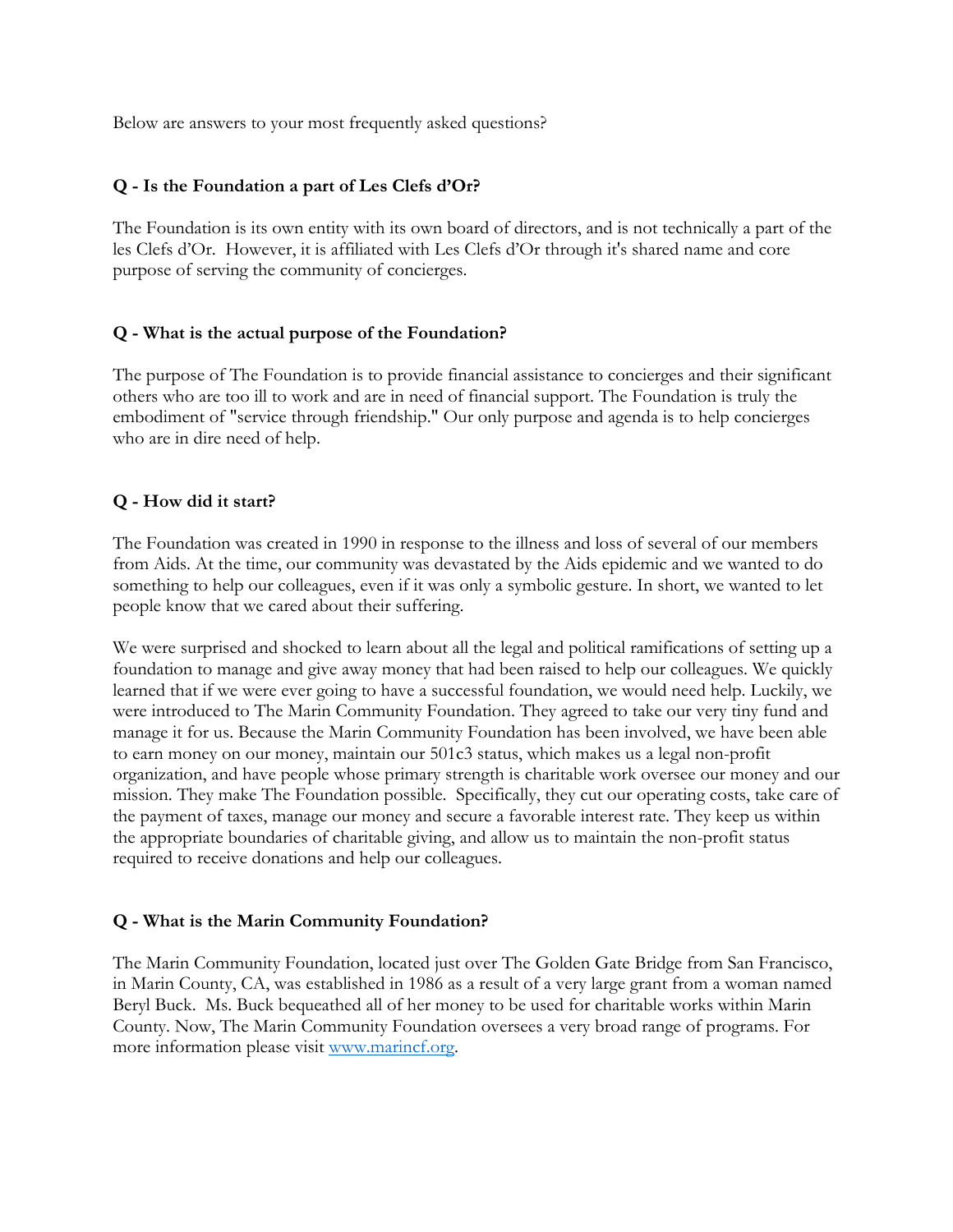The reason that they were interested in our little Fund which began with only a few thousand dollars was because we were International association and they did not represent any other International associations at that time.

### **Q – What do you mean International?**

Our Fund is called "The Les Clefs d'Or Foundation of the Americas." Our board of directors, as well as our eligible grant recipients, is from many countries in the Americas. It is truly a Pan American, international Foundation.

### **Q – Who is eligible to receive a grant? Do I have to be a member of Les Clefs d'Or?**

Any concierge, who works full time, as well as his or her significant other, is eligible. Membership in Les Clefs d'Or is not a requirement. All grant recipients must demonstrate financial need. We never deny a grant applicant without cause or good reason. As a matter of fact, everyone on the Board would like to say "yes" to everyone, but we need to have boundaries in order to be good stewards of the Fund.

We wanted to share some comments from people who have received Grants:

*"The Foundation is a God send."*

*"The Foundation has helped me to reduce my stress level considerably."*

*"I feel like you have given me a life with dignity."*

*"You made me feel good about life again."*

*"The funds I receive from the Foundation go a long way in covering those daily drugs, as well as the never-ending follow-up visits with the cardiologist and oncologist. I know that I would make ends meet one way or another, but having your support allows me to breathe so much easier."*

*"Though I am not a member of Les Clefs d'Or, you have taken care of me."*

### **Q – What was the Relief Fund and when did it merged into the Foundation?**

The Relief Fund was established in September of 2005, founded by Olga Pierce with her late husband Jerry Busse, Shujaat Kahn, and Elizabeth Wilson, in response to help victims of Hurricane Katrina in New Orleans, so that we could offer swift financial assistance to colleagues who found themselves in financial need through no fault of their own. After Katrina hit the Big Easy, it was devastating to learn about the closing of hotels and the loss of jobs by our colleagues. Many fled to Texas and Florida and some went to California and other states.

Although the Relief Fund was first set up to help our fellow concierges directly affected by the Katrina disaster, it also assisted other concierge colleagues who, due to illnesses and/or accidents,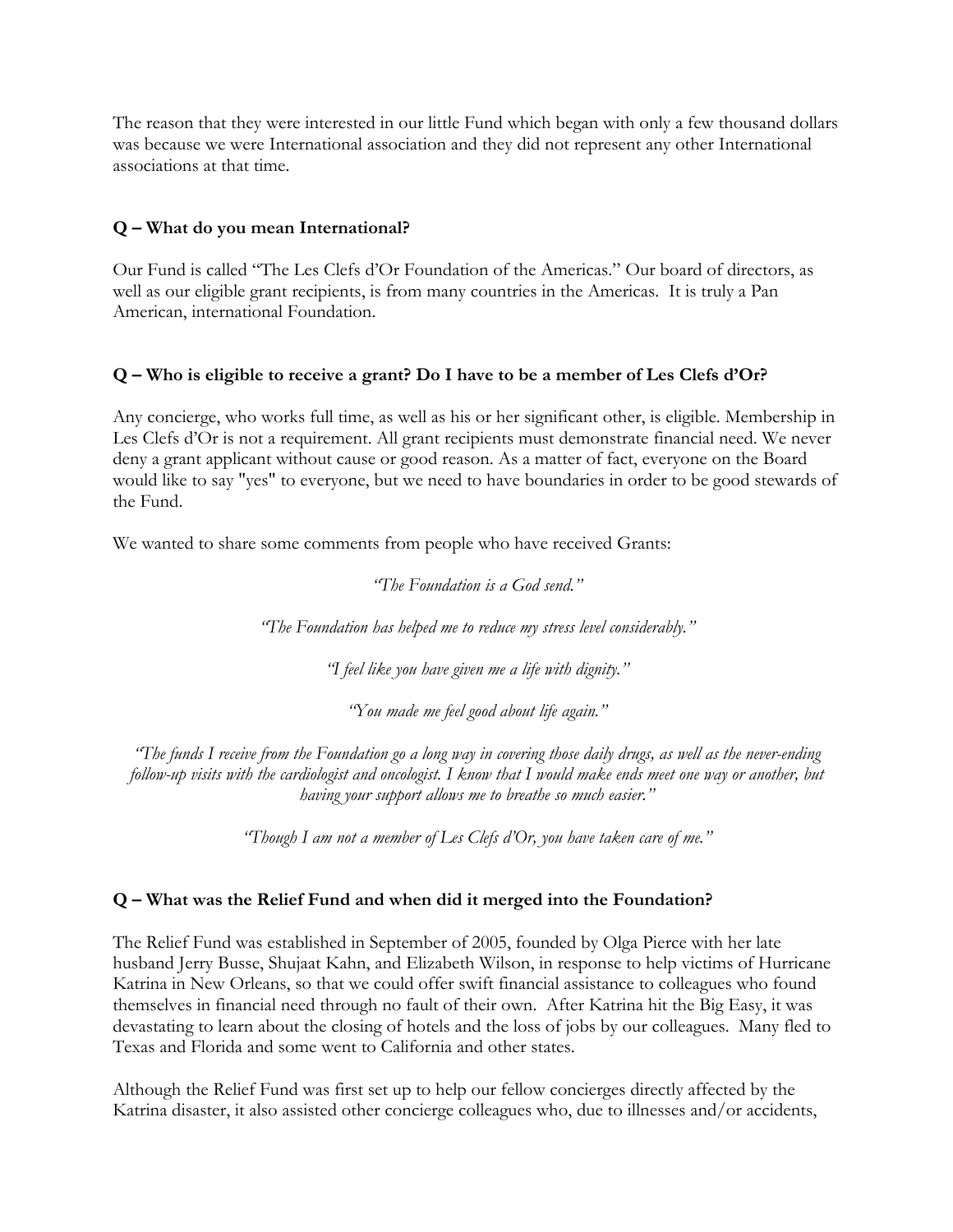either lost their jobs or had to take temporary leaves of absence. One didn't need to be a member of LCD USA in order to apply for and receive Relief Fund assistance. Overall its existence the LCDRFund assisted 75 needy concierges nationwide including to Andy Pongo's family in Philipines.

In 2007 at the Les Clefs d'Or Congress in New York, an agreement was reached to merge, The Les Clefs d'Or Relief Fund into Les Clefs d'Or Foundation by a unanimous vote resulting in amendment of Les Clefs d'Or Foundation By-laws, adapting and allowing for awarding grants under certain circumstances not involving only terminal illness.

### **Q – So who is eligible to receive a Grant? And how much does the Foundation give?**

Any working concierge or their significant other who is suffering from cancer, AIDS, heart disease or any other life-threatening illness and is in financial need, is eligible. Presently, grants for illness can be given in amounts up to \$5,000 a year. Some of our Grant recipients have been receiving this amount for many years. Others have received it once or twice, recovered and returned to work. Others have received a grant and unfortunately succumbed to their illness, thereafter.

Any working concierge who is in desperate need which may occur as a result of acts of God such as hurricanes, floods, fires, earthquakes and other natural occurrences and unexpected life circumstances is eligible. The Foundation Board firmly believes that Clefs d'Or members, as well as all hotel concierges in the Americas, who are facing physical and financial hardship should not have to face the financial and emotional burdens alone. The intent of The Foundation is to offer some symbolic support for these concierges and their immediate families. Those suffering from acute financial hardship due to catastrophic natural and financial occurrences are eligible for direct cash grants of up to \$1500.00

If we find that a request does not meet our requirements for a Grant, we try to help colleagues find other associations that might be able to assist them.

The most important thing we want you to realize is that because we work with people and not projects, every case is different, and the Foundation Board will make thoughtful decisions based on need.

### **Q – How do I get a Grant Application?**

Visit www.lcdusa.org and click on "Charitable Endeavors" to download the Grant Application. Print it out and send it to Shujaat Khan or Ginny Thomason. The address is on the application. You can also e-mail the grant application to lucksak40@hotmail.com or to tginny@rocketmail.com. Other websites to find our application and information about the Les Clefs d'Or Foundation of the Americas are:

Mexico – www.asociacionconciergesmexico.org

Canada –www.lesclefsdorcanada.org

Brazil – www.lesclefsdor.com.br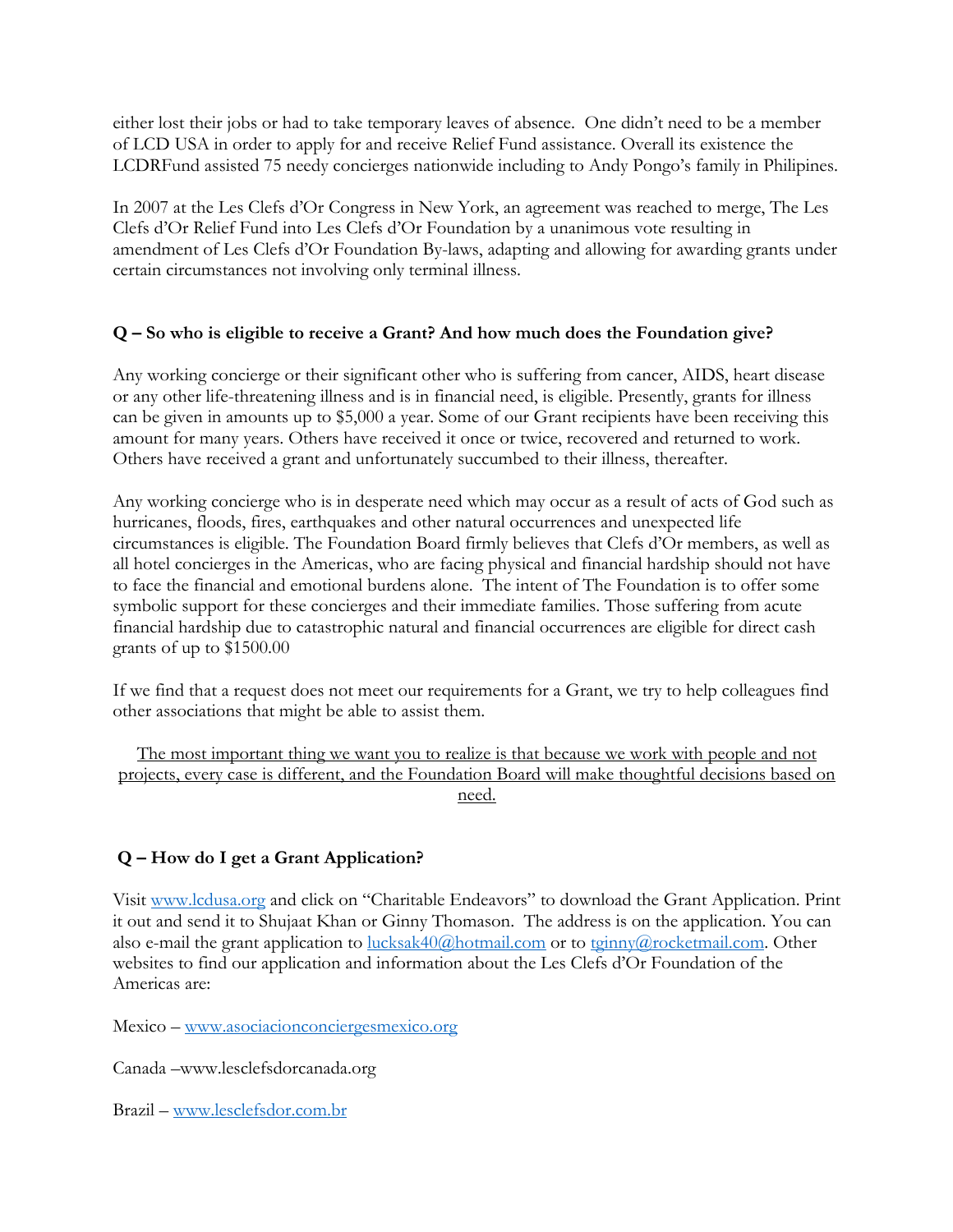#### Argentina – www.lcdar.org.ar

If any applicant has difficulty completing the grant application, he/she can contact any Foundation board member. The board members are listed on all Les Clefs d'Or websites.

### **Q - Who decides?**

The Board of Directors of the Foundation has conference calls and meetings to discuss each application personally. In the interest of time, we often discuss grants via e-mail or conference calls. Each application is viewed with dignified and responsible decision-making, respecting absolute confidentiality.

### **Q- What is the financial status of the Foundation?**

The foundation is presently solid and viable. We have typically given away approximately thirty thousand dollars a year, and the administrative expenses are minimal. The Fund balance changes depending upon the generosity of our donors and the performance of our investments. We started in 1990 with a few thousand dollars and now have hundreds of thousands.

The only beneficiaries of the Foundation funds are the applicants themselves. Minimal costs, such as postage and printing, have been absorbed by the individual board members.

### **Q - Where does the money come from?**

All of our donations are from individual concierges, vendors, and concierge associations. In order to keep the Foundation viable and allow us to give larger, more frequent and flexible Grants, we need your support and generosity. Please know that any size donation is appreciated. Not only does The Foundation Board thank you, everyone who has ever been a recipient in the past and who will be a recipient in the future thanks you from the bottom of their hearts. If you see people walking around with the special dove and key pin, you can easily recognize someone who has contributed to the Foundation.

### **Q - Speaking of the future, what are the plans for the future of The Foundation?**

The Foundation Board is thinking in terms of the next twenty years. We are doing long-range visioning and thinking. It is a process!

We will be exploring for the next few years, and are very interested in your thoughts. The Foundation could grow and change and could become a model of philanthropy in the hospitality industry, or it could remain as is, with the sole purpose of helping colleagues in need.

Fund-raising will of course remain a primary goal, and we will continue to explore and share the best ways to grow our Fund. Stay tuned, and we will keep you posted. As concierges, we are keenly aware